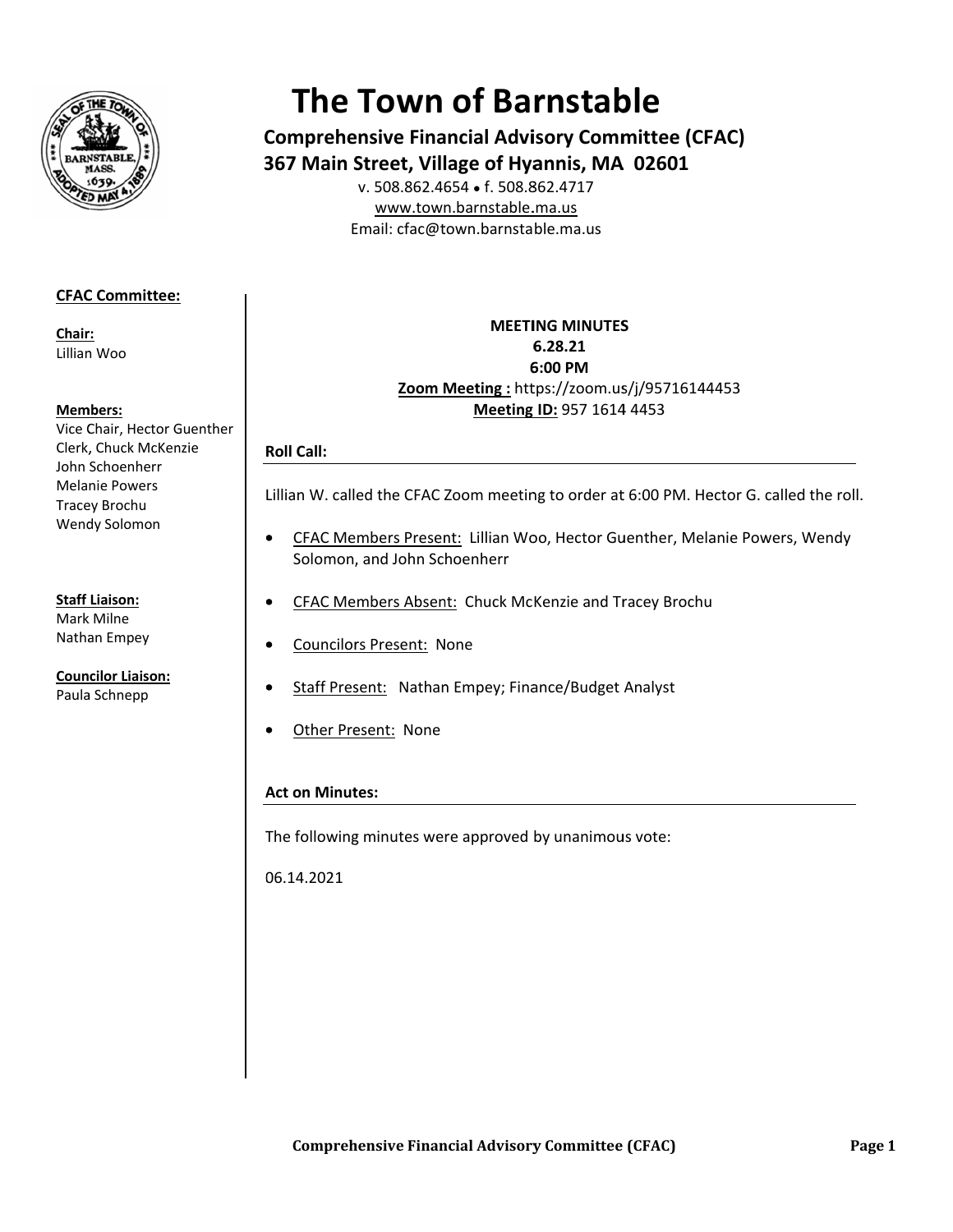#### **Public Comments:**

None

#### **Correspondence:**

None

## **Old Business:**

Committee reviewed the drafted FY22 Financial Overview Report with the following comments and takeaways.

- Hector G. noted this version has benefited from a lot of comments and that it is the best versions he has seen since being on the committee. Lillian W. responded that Chuck M. updated the COVID-19, General Fund, and Property Tax sections. It was also noted Melanie P. edited the schools and Mark M. updated the CWMP. Lillian W. noted it was a real collective effort.
- Melanie P. noted on the second page the third bullet non-essential services; suggest just saying low value task versus low or no value task.
- Nathan E. noted the FY 2021 figures will not be updated until after June. Hector G. asked what is the rational for white space in the middle of the table? Nathan E. indicated to separate out historical to current results, and to also show how the percentages are calculated.
- Hector G. noted on the governmental structure section fourth line from the bottom add plural possessive to districts.
- Hector G. noted in the General Fund Expenditure section, top of the table it says FY21-FY22, does it mean versus? Nathan E. responded we could just replace it with the word change.
- Hector G. noted in the middle of the CWMP Financial Questions and Answers section a question asks will all properties be sewered, which is no. Hector G. noted should we respond to a potential reader who may ask what about the rest of us? Wendy S. noted people in Cotuit always ask about it, but not sure the general population in Cotuit reads through the document. Lillian W. noted it wouldn't be clearer to the reader if we changed the question to ask "Would the present CWMP sewer all the properties?". Wendy S. noted maybe we could include a statement that future technologies and projects will be able to address all properties. Lillian W. responded she doesn't feel comfortable because we don't know what is going to happen; it is so unknown right now. Lillian W. and Hector G. suggested we insert current after CWMP.
- John S. noted the question "What is the financial impact on a property owner?" doesn't include the user rate charge. John S. noted the user rate charge should be included because it is part of the impact on the property owner.
- John S. noted the question "How can a property owner pay their share of CWMP cost?" should include a sentence that payments can be made over 30 years or during the sale of their property, whichever comes first. Lillian W. agreed to reword this question and answer.
- Hector G. noted Lillian W. did a nice memoriam for Ralph Krau. Hector G. suggested making the In Memoriam as a header above the paragraph.

Committee voted to approve the FY22 Financial Overview Report: Lillian W., Hector G., Wendy S., John S., and Melanie P.

Nathan E. noted 600 copies of the report will be printed for the committee to distribute.

Hector G. noted the town sends out a weekly electronic newsletter; could we get approval to have this document circulated in PDF form like the e-weekly? Hector G. noted we would benefit by not just relying on printed form. Wendy S. agreed and that the Cotuit Civic Association sends out a new letter every week. Wendy S. noted anything electronic is